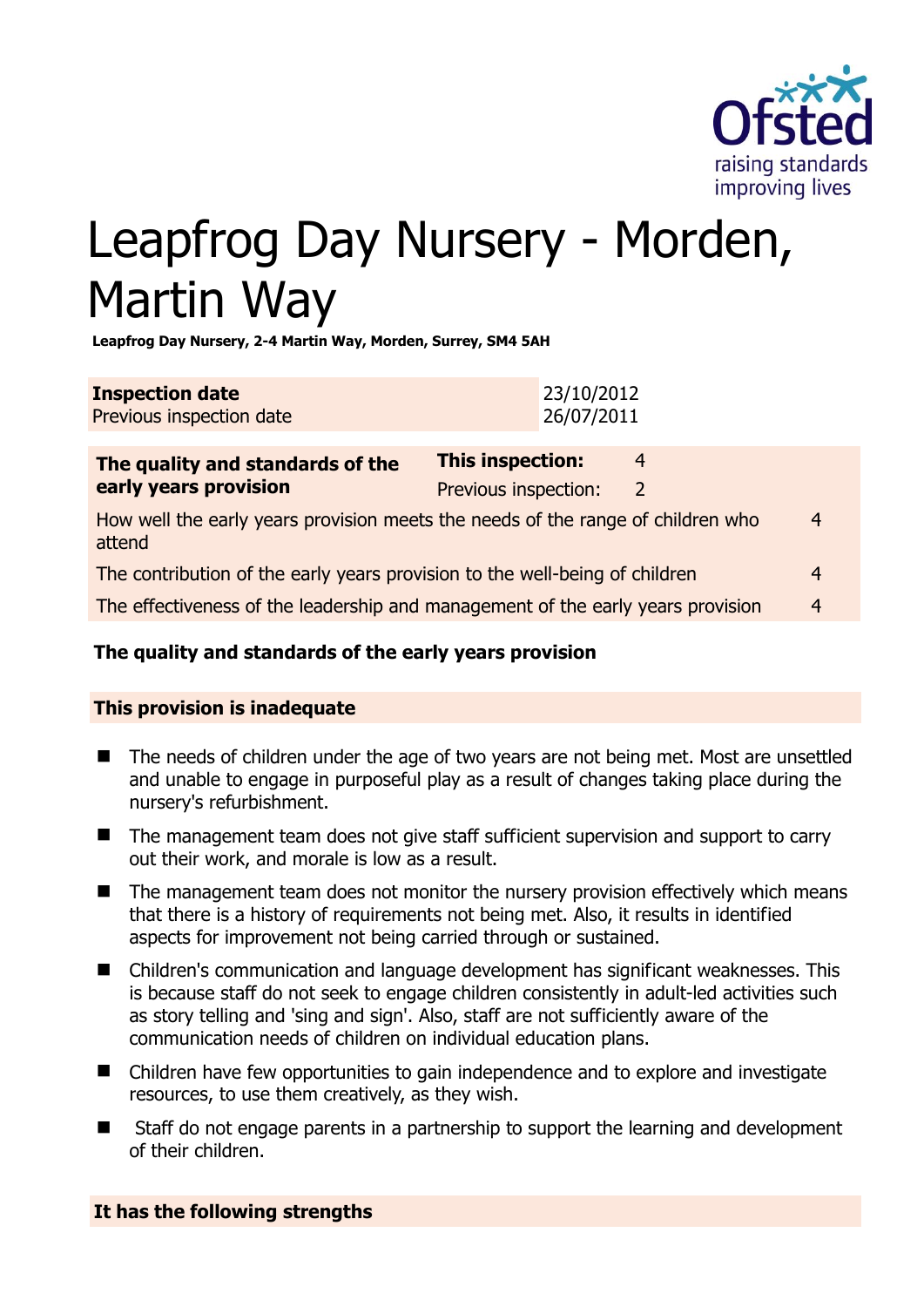- Managers and staff are very willing to address the issues raised and make improvements for the benefit of children
- Staff are friendly and use their skills to help to support most children's learning and development soundly overall.

### **Information about this inspection**

Inspections of registered early years provision are scheduled:

- at least once in every inspection cycle. The current cycle ends on 31 July 2016
- **n** more frequently where Ofsted identifies a need to do so, for example where provision was previously judged as inadequate
- **•** brought forward in the inspection cycle where Ofsted has received information that suggests the provision may not be meeting the legal requirements of the Early Years Foundation Stage; or where assessment of the provision identifies a need for early inspection
- **P** prioritised for inspection where we have received information that the provision is not meeting the requirements of the Early Years Foundation Stage and which suggests children may not be safe
- at the completion of an investigation into failure to comply with the requirements of the Early Years Foundation Stage.

The provision is also registered on the compulsory part of the Childcare Register. This report includes a judgment about compliance with the requirements of that register.

# **Inspection activities**

- The inspector spent time observing children's play in each area of the nursery
- The inspector talked with staff about nursery procedures and children's learning and development
- $\blacksquare$  The inspector met with key staff and managers
- The inspector examined a sample of documents and records

#### **Inspector**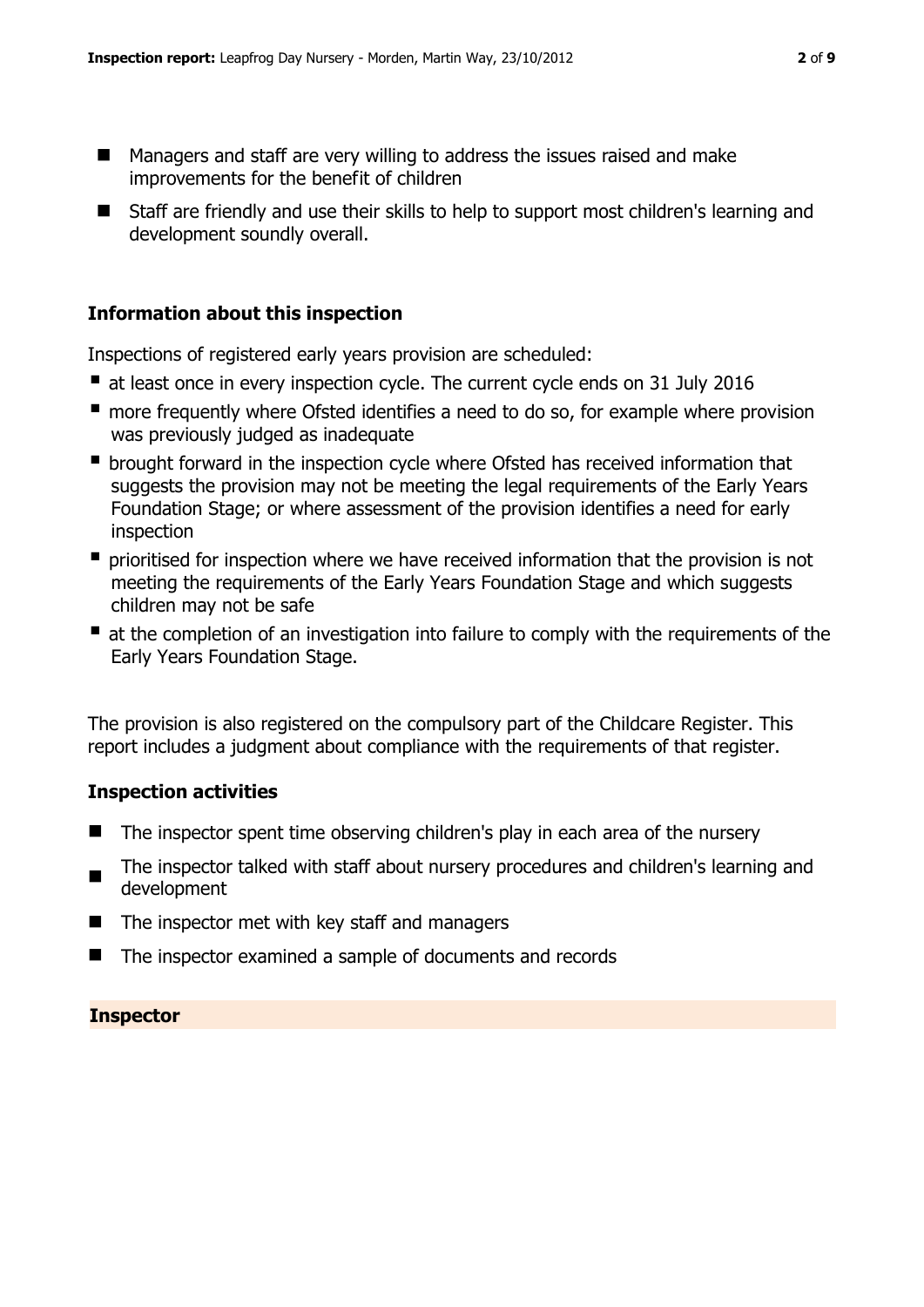Susan McCourt

#### **Full Report**

#### **Information about the setting**

Leapfrog Day Nursery opened in 2007. It is one of a number of nurseries run by Busy Bees. The nursery is two converted houses in Morden in the London borough of Merton. It occupies two floors with a baby room, toddler and preschool room, kitchens, toilets, office and staff room. There are two separate garden areas for outside play. It serves the local area and is close to transport links. The day nursery is open each week day from 8am until 6pm for 52 weeks of the year. The nursery is registered on the Early Years Register and the compulsory part of the Childcare Register. There are currently 67 children on roll in the early years age group. The nursery receives funding for the provision of free early education for two, three-and four-year olds. The nursery supports children with special educational needs and/or disabilities and children who speak English as an additional language. There is a team of 16 staff including the manager; 12 staff hold early years qualifications to level 2 or level 3. One member of staff has an early years degree and one person is working towards a degree.

#### **What the setting needs to do to improve further**

# **To meet the requirements of the Early Years Foundation Stage the provider must:**

- engage and support parents in guiding their children's development
- develop the curriculum for communication and language by: a) helping children to focus attention in 'listening and doing' during adult-led activities; b) by making sure all staff are aware of children's communication needs as identified in individual education plans
- $\blacksquare$  foster a culture of mutual support, teamwork and continuous improvement by a) making appropriate arrangements for the supervision of staff b) carrying out regular appraisals and c) improving monitoring processes to ensure that changes identified for improvement are implemented effectively
- $\blacksquare$  organise the premises and equipment and deployment of staff to meet the needs of children under the age of two years

#### **To further improve the quality of the early years provision the provider should:**

 support children's independence in routines such as snack and meal times, and allow time for children to eat according to their appetite and needs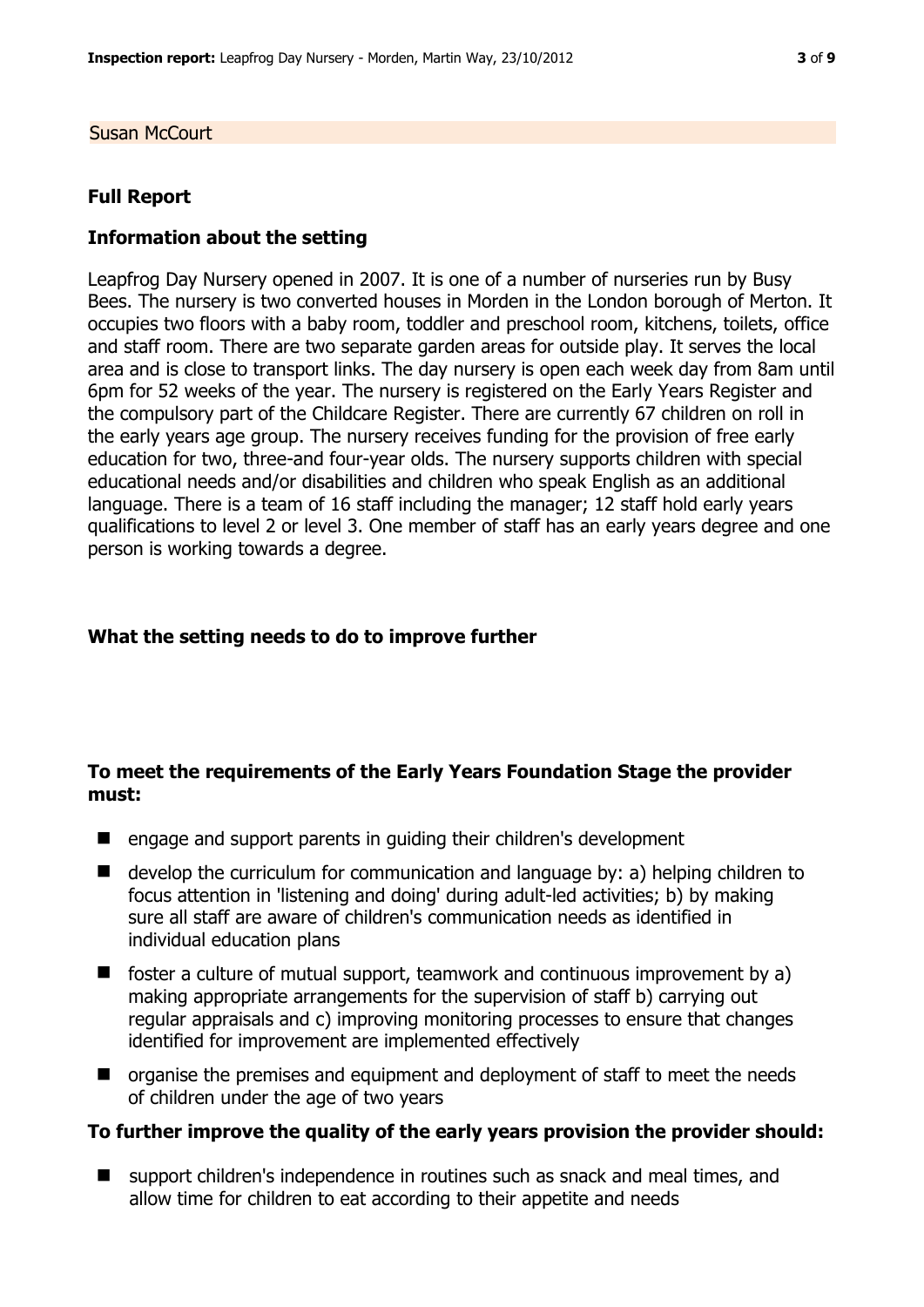support children's open-ended play so that they can explore materials and media according to their own attention spans

# **Inspection judgements**

# **How well the early years provision meets the needs of the range of children who attend**

Staff have a suitable knowledge and understanding of the Early Years Foundation Stage. They have created some interesting learning environments and provide a broad and balanced curriculum. Staff follow the 'Every Child a Talker' programme with some positive results in engaging children in conversation and extending their vocabulary. However there are significant gaps in the curriculum for communication and language. Staff are not consistent in meeting the communication needs of children on individual educational programmes, and they do not sufficiently engage children in adult-led activities. For example, when a small group of children have chosen to take part in a 'sing and sign' activity, the member of staff directs most of her attention to a minority of children, leaving the others disengaged. The majority of children spend their time in free play and they can direct their activities and set their own challenges. Staff demonstrate suitable skills of supporting children's learning during free play. For example, children select a specific size of construction block to build a tall tower. The member of staff helps children to think critically and creatively about their task as the top becomes out of their reach. In this way, children learn to 'have a go' and experiment, which are characteristics of effective learning. Children enjoy exploring different media and materials. On occasion however, staff ask children to move on after making only one picture instead of allowing them to continue at the activity to explore the materials further using their own ideas and to decide for themselves when they have finished.

Staff make notes of children's achievements and keep a running plan of how to meet children's next steps. The information is then placed into the child's learning journal so that their progress through the Early Years Foundation Stage is monitored. Staff use this information to check that children do not have any achievement gaps. However, staff do not update the learning journals in a timely fashion, so it may be as much as three months before any gaps are identified. Also, staff do not sufficiently engage parents in partnership with their children's learning. This means that parents are less able to complement children's learning with activities at home, and are not necessarily aware of the progress their child is making. As a result, the nursery's overall ability to meet the learning and development needs of children is inadequate.

# **The contribution of the early years provision to the well-being of children**

The nursery has established an effective system for providing each child with a key person. Staff build good bonds with children and follow the children's home routines. For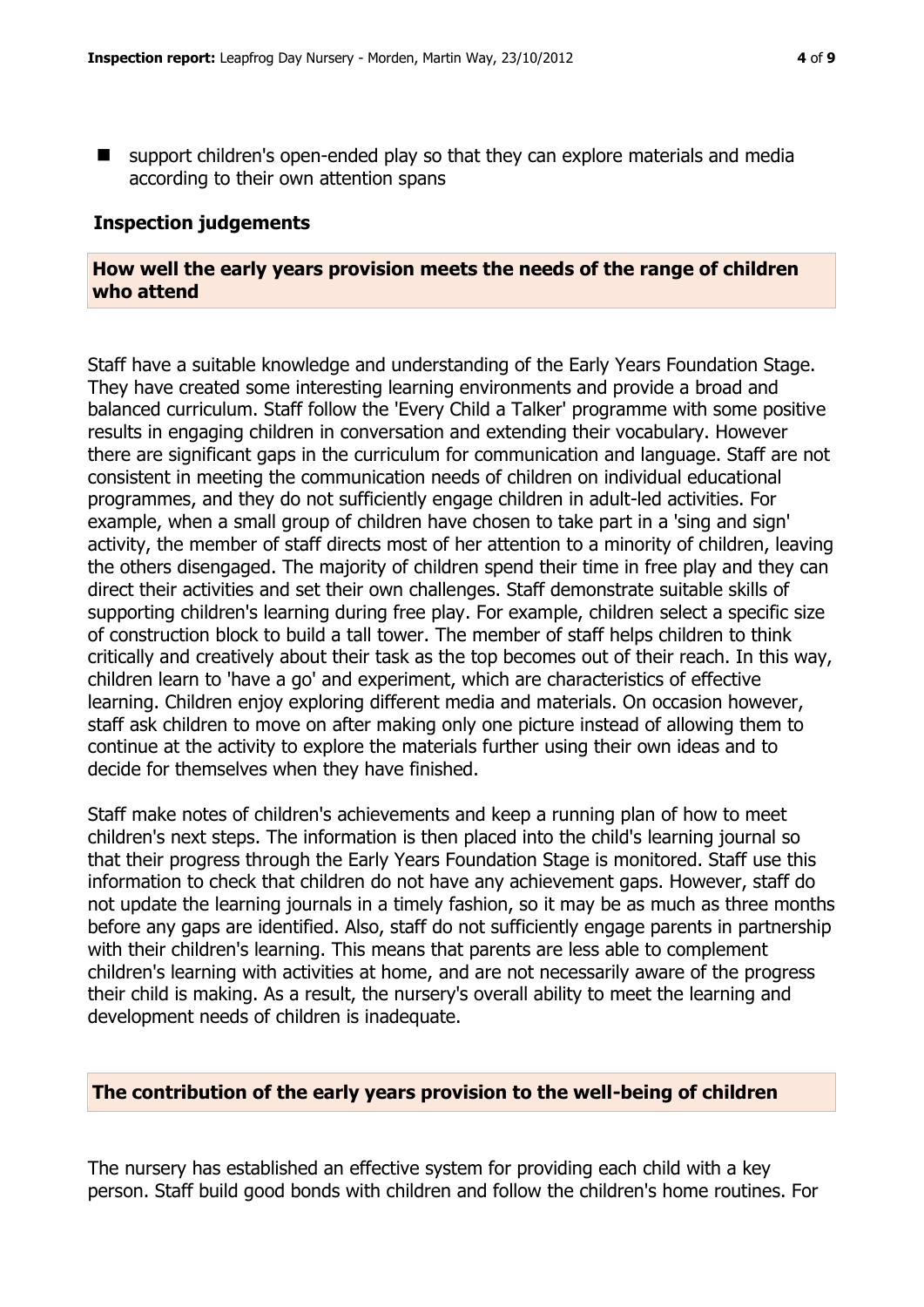example, babies sleep according to their own needs and go to staff readily when they are in need of comfort. Pre-school children and toddlers settle quickly to play and separate from their parents confidently. They have continued to be settled and confident during the changes to accommodation required by the refurbishment taking place. However, the refurbishment has required a major change for the children under the age of two, who are currently accommodated in a much smaller room. On the day of inspection the majority of babies were unable to settle to purposeful play, and were upset and clingy for lengthy periods. Managers took action when this concern was raised and reduced the number of children in the room, so that babies would have more space. This helped them to settle and relax.

All children benefit from good hygiene routines and they have suitable opportunities to take care of their personal hygiene. Children enjoy a healthy diet, with food cooked fresh on the premises. Older children enjoy helping staff by laying the tables for meals but are not able to pour their own drinks or serve their own food. At snack time, toddlers are given a set amount of fruit and unable to self-serve or eat according to their own appetite. This limits their independence. All children enjoy the activities that promote their physical development. They ride on wheeled toys, dig in the garden and stretch to build tall towers. They enjoy drawing and painting, which supports their small muscle development.

Children generally behave very well. Staff are skilled at helping them to solve problems in cooperating or turn-taking. For example, when some children have more play-dough than others, staff ask open questions about who has the biggest piece to help children identify who has the most to share. As a result, children build social skills; they ask for what they need and also learn skills in respecting and cooperating with their friends.

# **The effectiveness of the leadership and management of the early years provision**

Staff have a suitable understanding of their responsibilities in safeguarding children. The suitability of all staff is checked when they are recruited and they attend specific training in child protection. Detailed policies and procedures guide their actions should they have concerns about the welfare of a child. All staff know to report to the designated safeguarding manager. The leaders and managers know the safety requirements and take appropriate action to ensure they are met. The building is secure and staff carry out daily safety checks and take action to minimise any hazards they identify. Renovation work is currently taking place and the management team has failed to consider the impact of changes to space, premises and staff deployment on all children, which means that some children's emotional well-being is compromised.

The nursery is part of a large chain and as such has a senior management team, working in conjunction with the manager to supervise and monitor the work of the nursery. They set action plans and carry out audits. However, they have failed to identify that certain requirements were not being met over time, and have not followed through on action plans to ensure improvement. For example, requirements regarding the supervision of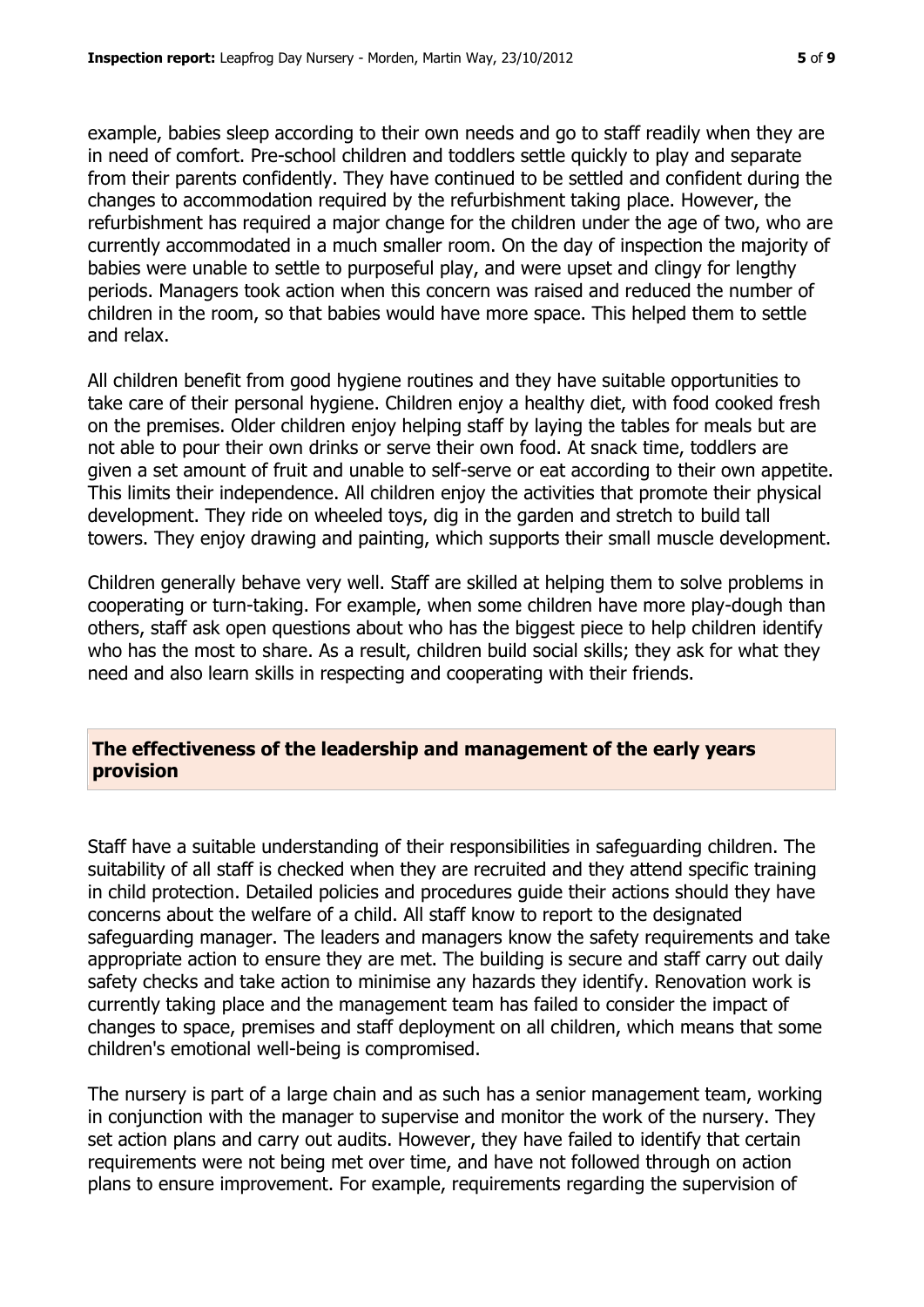staff and the partnerships with parents are not met. Actions and recommendations raised at previous inspections, or as a result of concerns raised, have not been completed. This means that the provider fails to promote continuous improvement. Staff have opportunities to attend training and develop their qualifications but lack the consistent support of their managers to build their professional skills.

The nursery management team has a suitable understanding of how to support children's learning and development. They have put in place the resources to provide a broad and balanced curriculum, and created a system for using learning journals to record children's developmental progress. Parents appreciate the care that their children receive, and generally know who their child's key person is. However, the nursery does not hold regular parents' evenings or provide sufficient opportunities for parents to see learning journals. This is also the case where children are on individual education programmes for their special educational needs. Little attempt is made to foster partnership working with parents to support the particular needs of these children. The nursery staff work appropriately in partnership with other agencies to seek support for children with additional needs but this is not always with the full knowledge of parents. The nursery's work with speech and language therapists and children's services helps to give children consistent, coherent care. They have also established relationships with the schools children will move onto and this helps to provide suitable support for children in their transition to school.

# **The Childcare Register**

The requirements for the compulsory part of the Childcare Register are **Met**

# **What inspection judgements mean**

| <b>Registered early years provision</b> |                  |                                                                                                                                                                                                  |  |  |
|-----------------------------------------|------------------|--------------------------------------------------------------------------------------------------------------------------------------------------------------------------------------------------|--|--|
| <b>Grade</b>                            | <b>Judgement</b> | <b>Description</b>                                                                                                                                                                               |  |  |
| Grade 1                                 | Outstanding      | Outstanding provision is highly effective in meeting the needs<br>of all children exceptionally well. This ensures that children are<br>very well prepared for the next stage of their learning. |  |  |
| Grade 2 Good                            |                  | Good provision is effective in delivering provision that meets<br>the needs of all children well. This ensures children are ready<br>for the next stage of their learning.                       |  |  |
| Grade 3                                 | Satisfactory     | Satisfactory provision is performing less well than expectations<br>in one or more of the key areas. It requires improvement in<br>order to be good.                                             |  |  |
| Grade 4                                 | Inadequate       | Provision that is inadequate requires significant improvement                                                                                                                                    |  |  |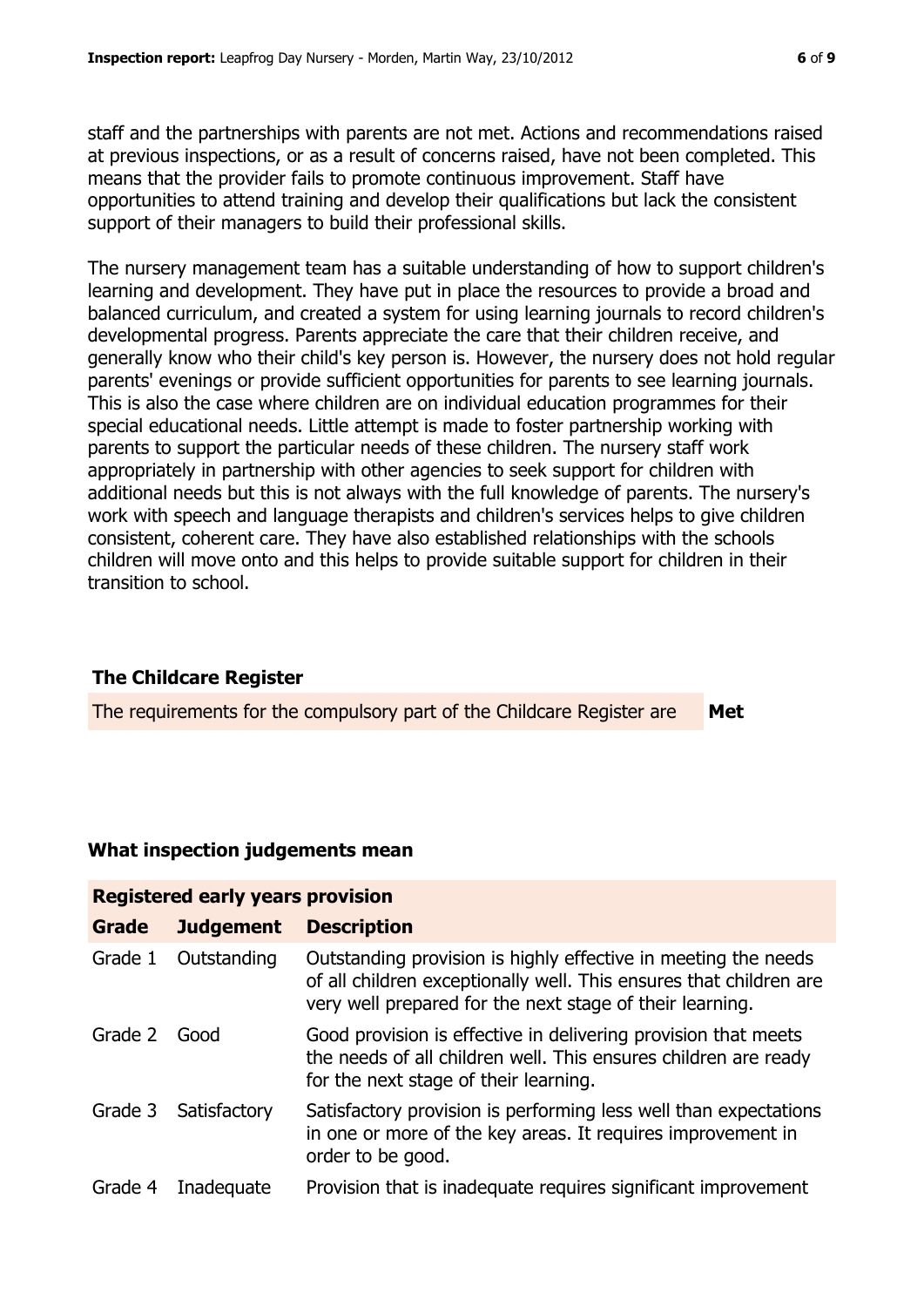|         | and/or enforcement. The provision is failing to give children an<br>acceptable standard of early years education and/or is not<br>meeting the safeguarding and welfare requirements of the<br>Early Years Foundation Stage. It will be inspected again within<br>12 months of the date of this inspection. |
|---------|------------------------------------------------------------------------------------------------------------------------------------------------------------------------------------------------------------------------------------------------------------------------------------------------------------|
| Met     | The provision has no children on roll. The inspection judgement<br>is that the provider continues to meet the requirements for<br>registration.                                                                                                                                                            |
| Not Met | The provision has no children on roll. The inspection judgement<br>is that the provider does not meet the requirements for<br>registration.                                                                                                                                                                |

# **Inspection**

This inspection was carried out by Ofsted under Sections 49 and 50 of the Childcare Act 2006 on the quality and standards of provision that is registered on the Early Years Register. The registered person must ensure that this provision complies with the statutory framework for children's learning, development and care, known as the Early Years Foundation Stage.

#### **Setting details**

| <b>Unique reference number</b> | EY349182                               |
|--------------------------------|----------------------------------------|
| <b>Local authority</b>         | Merton                                 |
| <b>Inspection number</b>       | 888179                                 |
| <b>Type of provision</b>       |                                        |
| <b>Registration category</b>   | Childcare - Non-Domestic               |
| <b>Age range of children</b>   | $0 - 8$                                |
| <b>Total number of places</b>  | 56                                     |
| Number of children on roll     | 67                                     |
| <b>Name of provider</b>        | <b>Busy Bees Day Nurseries Limited</b> |
| Date of previous inspection    | 26/07/2011                             |
| <b>Telephone number</b>        | 020 8540 8090                          |

Any complaints about the inspection or the report should be made following the procedures set out in the guidance 'raising concerns and making complaints about Ofsted', which is available from Ofsted's website: www.ofsted.gov.uk. If you would like Ofsted to send you a copy of the guidance, please telephone 0300 123 4234, or email enquiries@ofsted.gov.uk.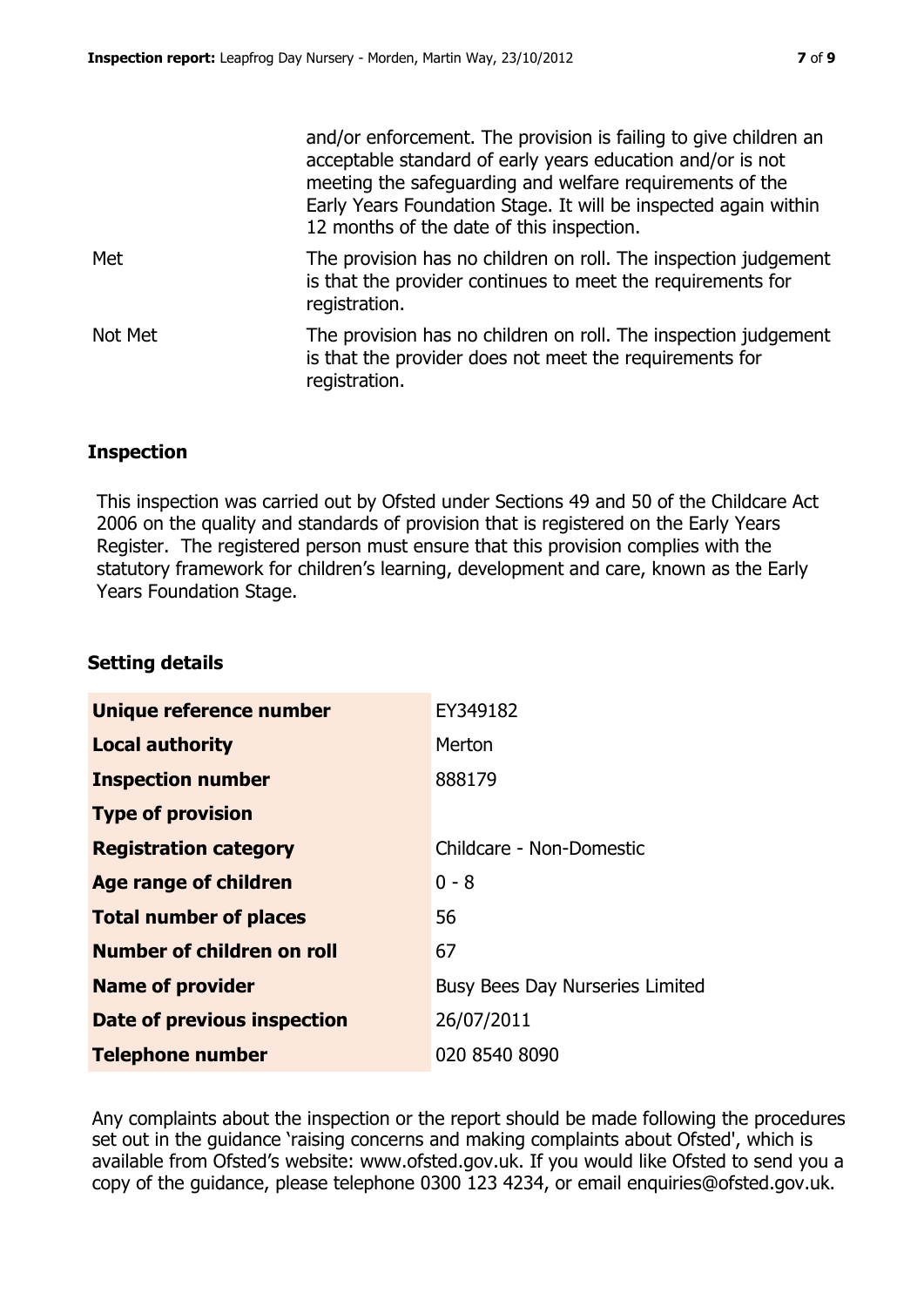# **Type of provision**

For the purposes of this inspection the following definitions apply:

Full-time provision is that which operates for more than three hours. These are usually known as nurseries, nursery schools and pre-schools and must deliver the Early Years Foundation Stage. They are registered on the Early Years Register and pay the higher fee for registration.

Sessional provision operates for more than two hours but does not exceed three hours in any one day. These are usually known as pre-schools, kindergartens or nursery schools and must deliver the Early Years Foundation Stage. They are registered on the Early Years Register and pay the lower fee for registration.

Childminders care for one or more children where individual children attend for a period of more than two hours in any one day. They operate from domestic premises that are usually their own home. They are registered on the Early Years Register and must deliver the Early Years Foundation Stage.

Out of school provision may be sessional or full-time provision and is delivered before or after school and/or in the summer holidays. They are registered on the Early Years Register and must deliver the Early Years Foundation Stage. Where children receive their Early Years Foundation Stage in school these providers do not have to deliver the learning and development requirements in full but should complement the experiences children receive in school.